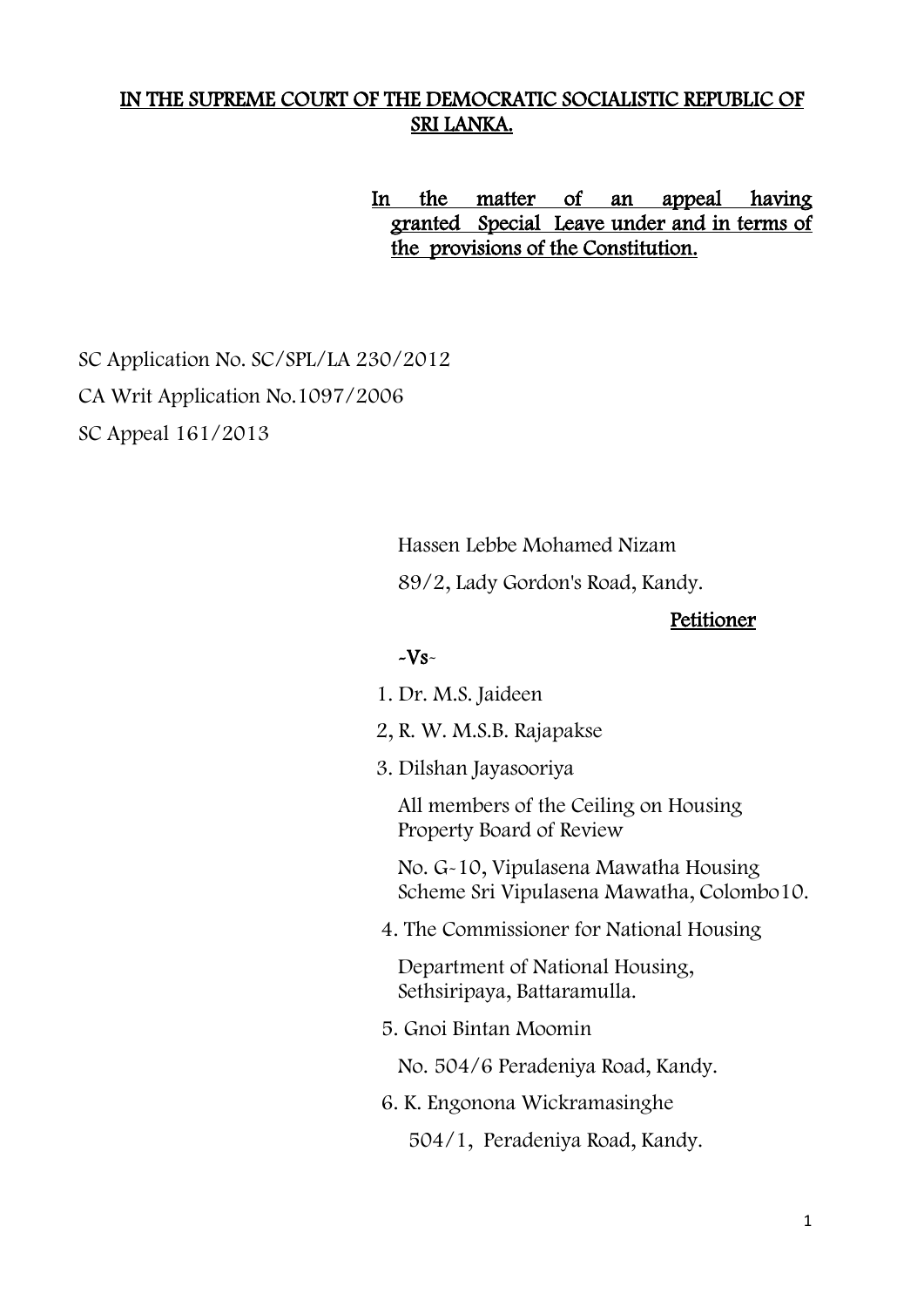7. Mulin Medawatte Gedara,

504/1, Peradeniya Road, Kandy.

8. M.C. De La Motte,

No. 36, Windsor Place, Dehiwala.

9. W.M.H.L. Mohamed Farrok

504, Peradeniya Road, Kandy.

#### **Respondents**

### AND NOW BETWEEN

Hassen Lebbe Mohamed Nizam

89/2, Lady Gordon's Road, Kandy.

### Petitioner-Petitioner

#### $-Vs-$

1. Dr. M.S. Jaldeen.

2. R. W. M.S.B. Rajapakse

3. Dilshan Jayasooriya

All members of the Ceiling on Housing Property Board of Review

No. G 10, Vipulasena Mawatha Housing Scheme, Sri Vipulasena Mawatha, Colombo 10.

- 4. The Commissioner for National Housing Department of National Housing, Sethsiripaya, Battaramulla,
- 5. Gnoi Bintan Moomin

No. 504/6 Peradeniya Road, Kandy.

6. K. Engonona Wickramasinghe

504/1, Peradeniya Road,

Kandy.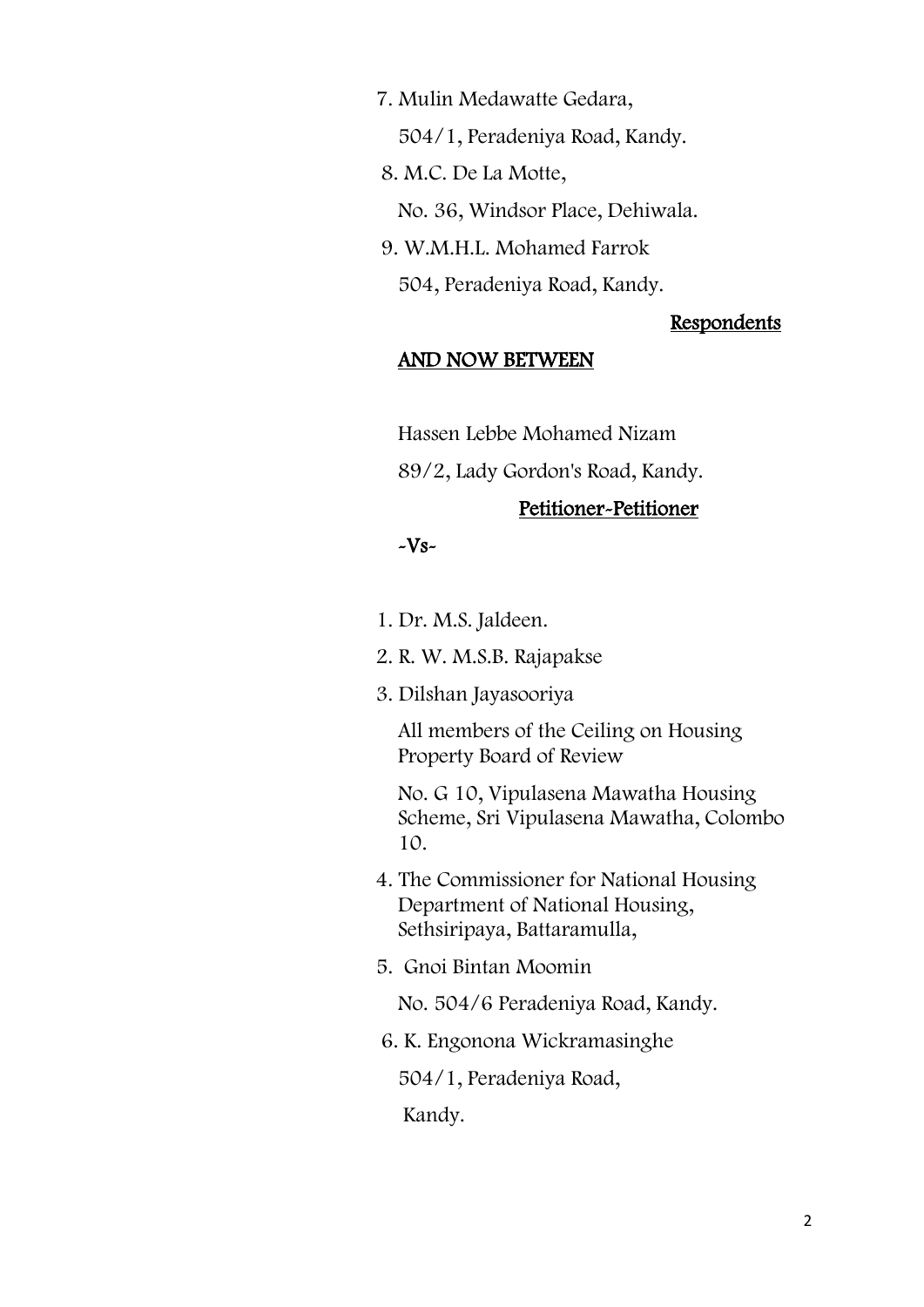7. Mulin Medawatte -Gedara,

504/1, Peradeniya Road, Kandy.

8. M.C. De LaMotte, No. 36, Windsor Place, .Dehiwala

9. W.M.H.L. Mohamed Farrok 504, Peradeniya Road, Kandy.

## Respondents- Respondents

BEFORE: Eva Wanasundera P.C.J Buwaneka Aluwihare P.C.J Sisira J De Abrew J

COUNSEL : M U..M Ali Sabri PC with Lasantha Thiranagama for the Petitioner- Petitioner-Appellant

> Vikum De Abrew Deputy Solicitor General for the 4th Respondent- Respondent

J.C Boange for the 5th and 7th Respodent Respondent

Argued on: 26- 05-2014

Decided on : 15-02-2016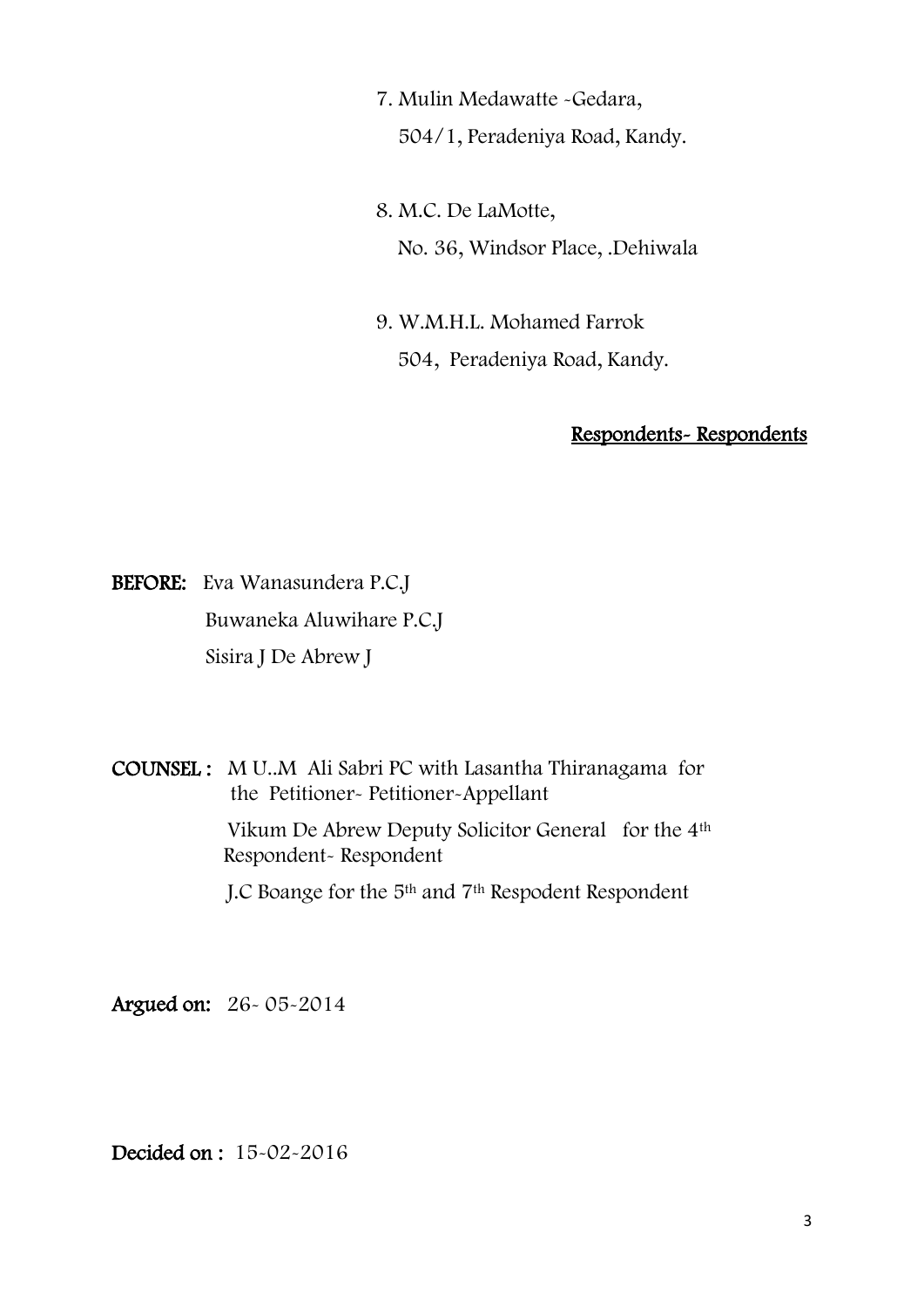## Aluwihare P.C.J

The Petitioner-Petitioner-Appellant, and the 9th Rrespondent became joint owners of the premises bearing assessment numbers 504/1, 504/2, 504/3, 504/5, and 504/6, Peradeniya Road Kandy, originally owned by one George E De La Motte, by virtue of George De Lamotte's last will. His son Hans Cecil De La Motte became the owner of the premises in issue as at 1973, the year in which the Ceiling on Housing Property Law came into operation. Hans Cecil De La Motte died intestate in 1979. Prior to the death of Hans Cecil De La Motte, the Petitioner-Petitioner-Appellant (hereinafter the Appellant) and his brother, the 9th Respondent had entered into an agreement with Hans Cecil De La Motte to purchase tenements bearing assessment numbers 504/1 to 504/6 and premises bearing assessment numbers 504, 504/1A. The Appellant and the 9th Respondent subsequently purchased the premises 504/1 to 504/6 with the permission of the court from the administratrix of the estate of said Hans Cecil De La Motte, appointed by the District Court of Kandy case number 2820/T. Deed Nos. 8707 and 8708 dated 15 September 1981 had been executed for this purpose.

Subsequent to the transactions referred to above, Applications were made by some of the tenants of the premises referred to above to the 4<sup>th</sup> Respondent, the Commissioner of Housing to have the tenements transferred to them on the basis that the De La Motte family had houses in excess of the permitted number. After an inquiry, the 4th Respondent, held that Hans Cecil De La Motte was an excess house owner. Aggrieved by this decision of the 4th Respondent, the Appellant and the 9th Respondent appealed against the said order of the Housing Commissioner to the Board of Review established in terms of section 17 of the Ceiling of Housing Property Law (hereinafter the Law). The Board of Review affirmed the findings of the Commissioner of Housing by its order dated 3rd May 2006.

As a sequel to this order, the Appellant sought a writ of certiorari from the Court of Appeal to quash the order dated 3 May 2006 made by the Board of Review.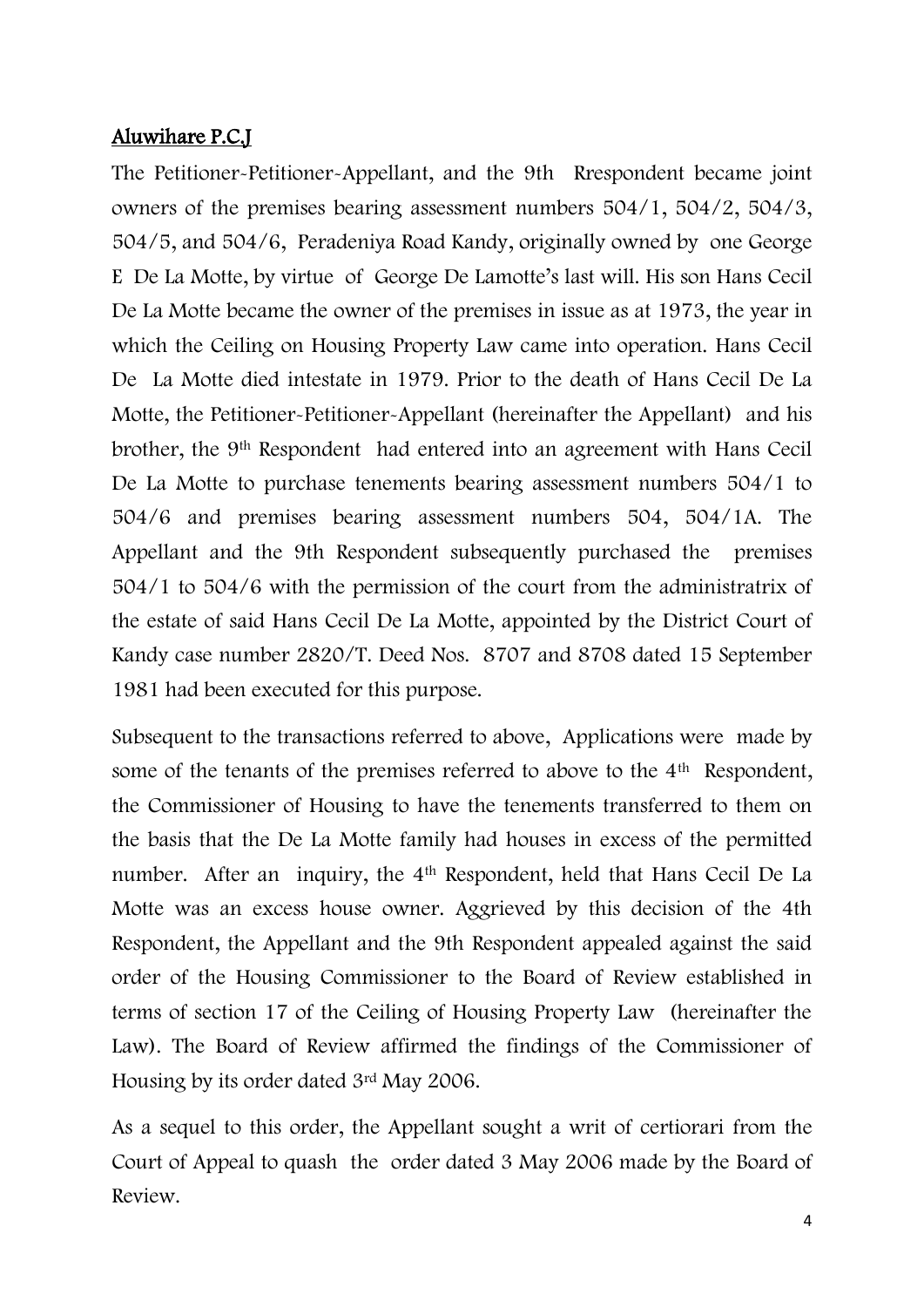The gravamen of the Appellant's complaint before the Court of Appeal was that the Board of Review failed to consider the contents of three highly relevant documents (X1, X 2 and X3) which the Appelleant asserted, provided vital evidence to arrive at the determination as to whether George De La Motte was or was not an excess house owner for the purpose of the Law. The three documents were;

- (a) Last Will of George De La Motte -X1
- (b) Inventory- X2

of Appeal as P 15, P 16 and P17, in that order.

 (c) Probate in respect of the estate of said George De La Motte -X3 The above documents, X1 to X3 were marked and produced before the Court

Although it does not seem necessary to delve into the facts in relation to this matter in detail, I wish to refer to them to the extent necessary to bring some clarity to the issues before this court.

The documents X1 to X3 aforesaid were produced as annexures to the Petition before the Board of Review.On behalf of the Appellant and the 9th Respondent it was pleaded that the said documents had not been available to them at the time and hence they could not be produced at the inquiry before the 4th Respondent. The Appellant and the 9th Respondent had taken up the position that the heirs of De La Motte were neither made parties nor noticed at the said inquiry and the particulars relating to several premises owned by Hans Cecil De La Motte were matters within the knowledge of his heirs and that the Appellant and the 9th Respondent had to embark on a voyage of discovery to trace the documents X1 toX3, the contents of which would have shed light on the issue before the Board of Review.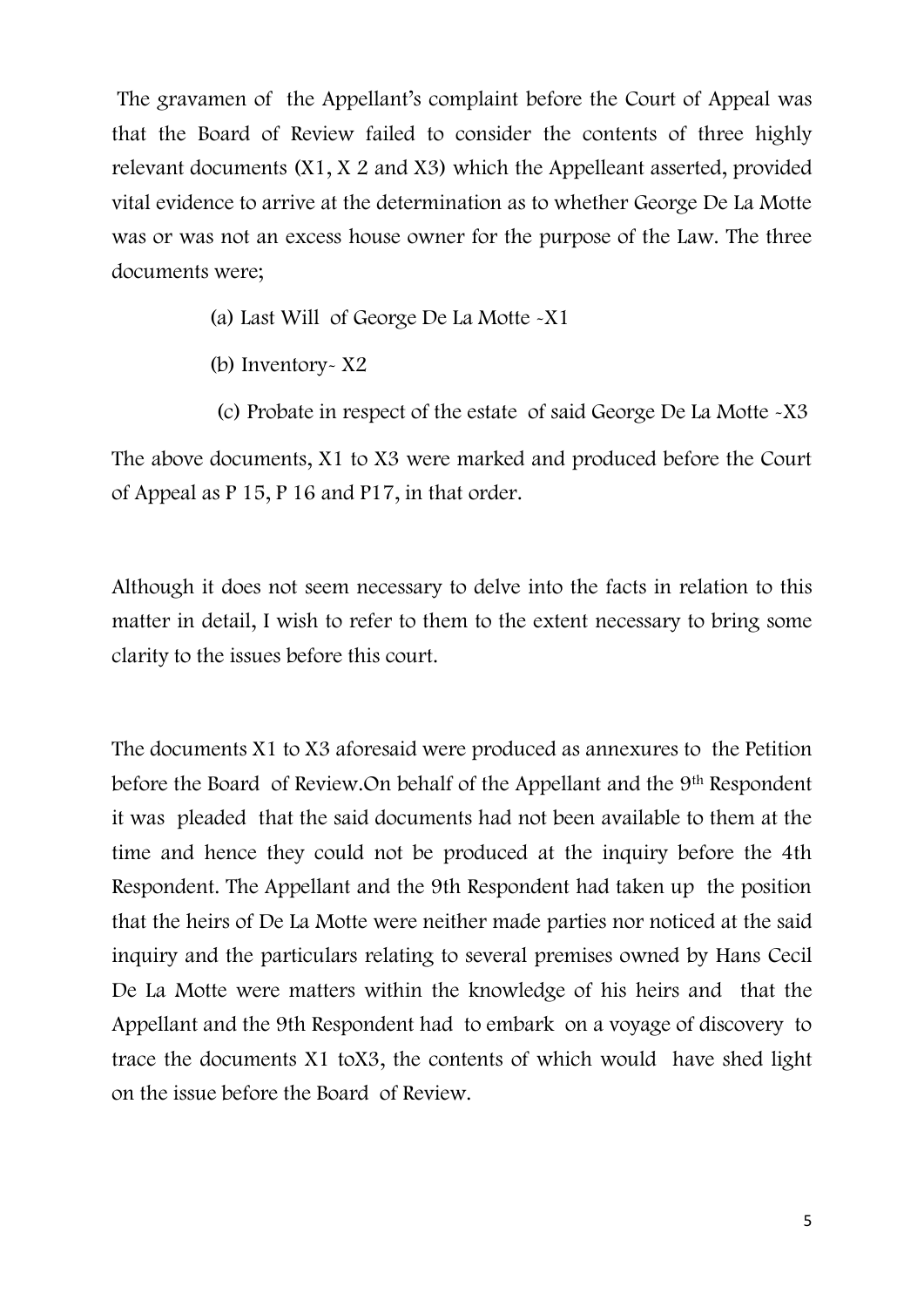The Respondents, however had objected to the production of the said document on the grounds that they were new documents produced for the first time and there was no provision to admit new evidence before the Board of Review. It was urged on behalf of the Appellant, that Section 32 of the Ceiling on Housing Property law confers power on the Board of Review to record additional evidence and compel production of documents.

It was the contention of the Appellant that such powers are conferred on the Board of Review to enable it , to come to the correct findings, in this instance as to the propriety rights of the parties before it. The document X1, which is the last Will of the father of Hans Cecil De La Motte appears to be a significant document in determining as to whether Hans Cecil De La Motte was an excess house owner or not.

It was urged before the Board of Review by the Appellant that the 4th Respondent, Commissioner, was made to believe that Hans Cecil De La Motte is the only heir of George De La Motte, and the Commissioner made an order on the premise that all the properties of George De La Motte devolved on Hans Cecil De La Motte. The Board of Review had neither considered the documents X1 to X3 nor had adduced any reasons for rejecting the said documents. The Board of Review in upholding the decision of the 4th Respondent, Commissioner, had gone on to state that the Commissioner is justified in arriving at the determination on the basis of the evidence both oral and documentary, produced by the Respondents.

The Court of Appeal dismissed the application of the Appellant based on the (now has become known as) "Ladd principles" which have laid down the basis for reception of fresh evidence. The Court of Appeal relied on the following passage of Lord Denning in the case of Ladd vs. Marshall (1954 3 AER 745)

"In order to justify the reception of fresh evidence or <sup>a</sup> new trial, three conditions must be fulfilled; first it must be shown that the evidence could not have been obtained with reasonable diligence for use at the trial: second,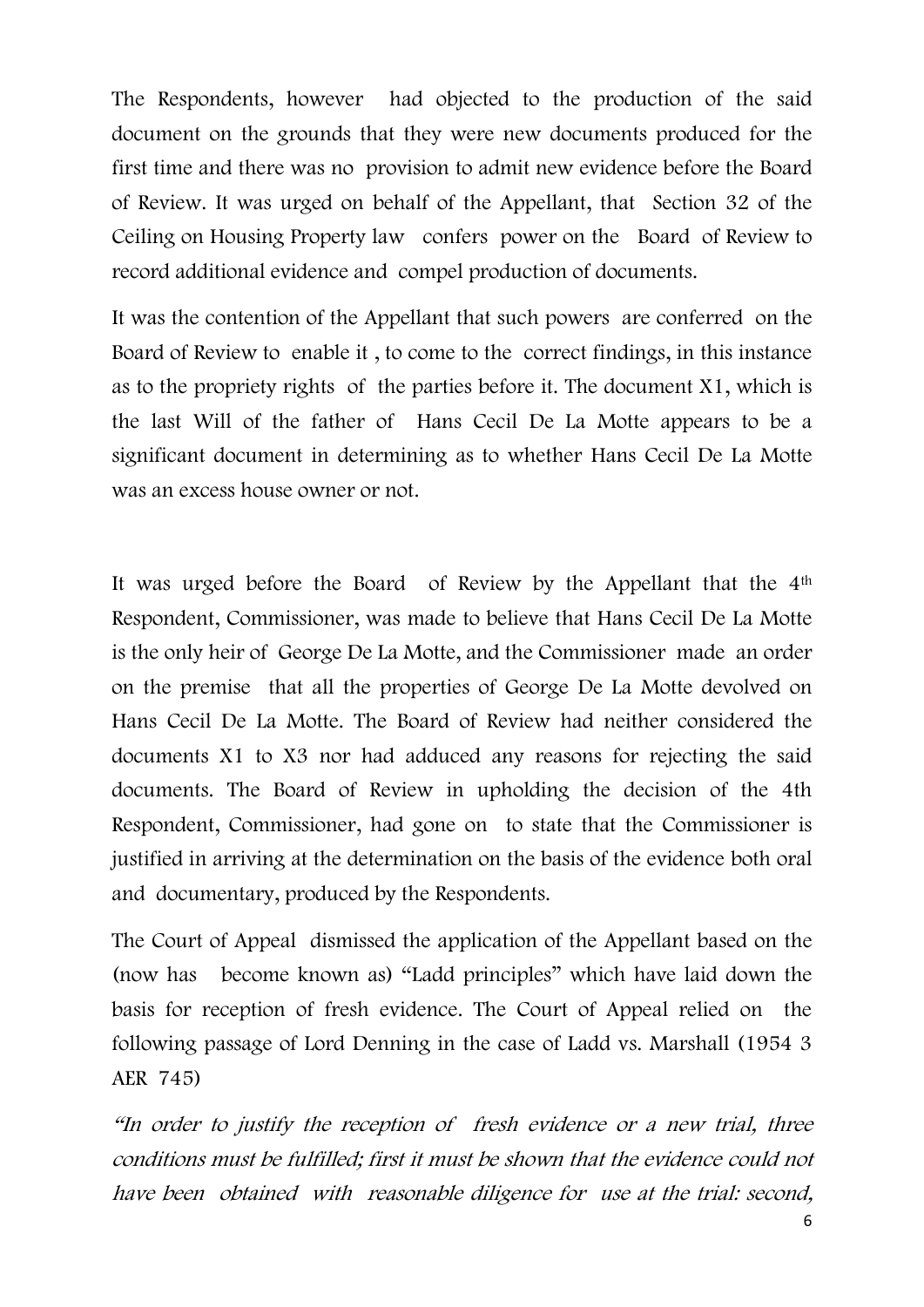the evidence must be such that, if given,it would probably have an important influence on the result of the case, although it need not be decisive:third, the evidence must be such as is presumably to be believed, or in other words, it must be apparently credible, although it need not be incontrovertible".

As far as the three requisites referred to in the case of Ladd vs. Marshall are concerned, the documents sought to be produced not only have significant influence on the result of the issue that had to be decided but also appear to be credible in that they consist of a last Will which has been proved , an inventory filed in a testamentary case and the probate in respect of the estate of George De La Motte.

The only issue that has to be considered is whether Appellants could have obtained the documents when the matter came up for inquiry before the 4th Respondent Commissioner, if reasonable diligence had been exercised. Although the Court of Appeal had been of that view, with all due deference, the Court of Appeal had not given any reasons for such a conclusion. The test as to the application of the requisites was considered by the Court of Appeal of England in the case of R vs. Seaga UK Ltd (2015) EWCAC Civil 113. It was held the standard required is reasonable diligence and not higher.

By enacting Section 32 of the Law, the legislature in its wisdom would have been mindful of the significance of safeguarding propriety rights of the citizenry and had thought it fit to vest power with the Board of review, to consider fresh material that had not been placed before the Commissioner.

Section 32 (1) of the Law reads thus.-

"The Chairman or the Vice-Chairman of the Board and, if the Chairman or the Vice-Chairman is not presiding at any meeting of the Board, the Chairman of that meeting shall, for the purpose of the consideration and determination of any reference, have all the powers of a District Court-

- (a) to summon and compel the attendance of witness;
- (b) to compel the production of documents;
- (c) to administer any oath or affirmation to witness.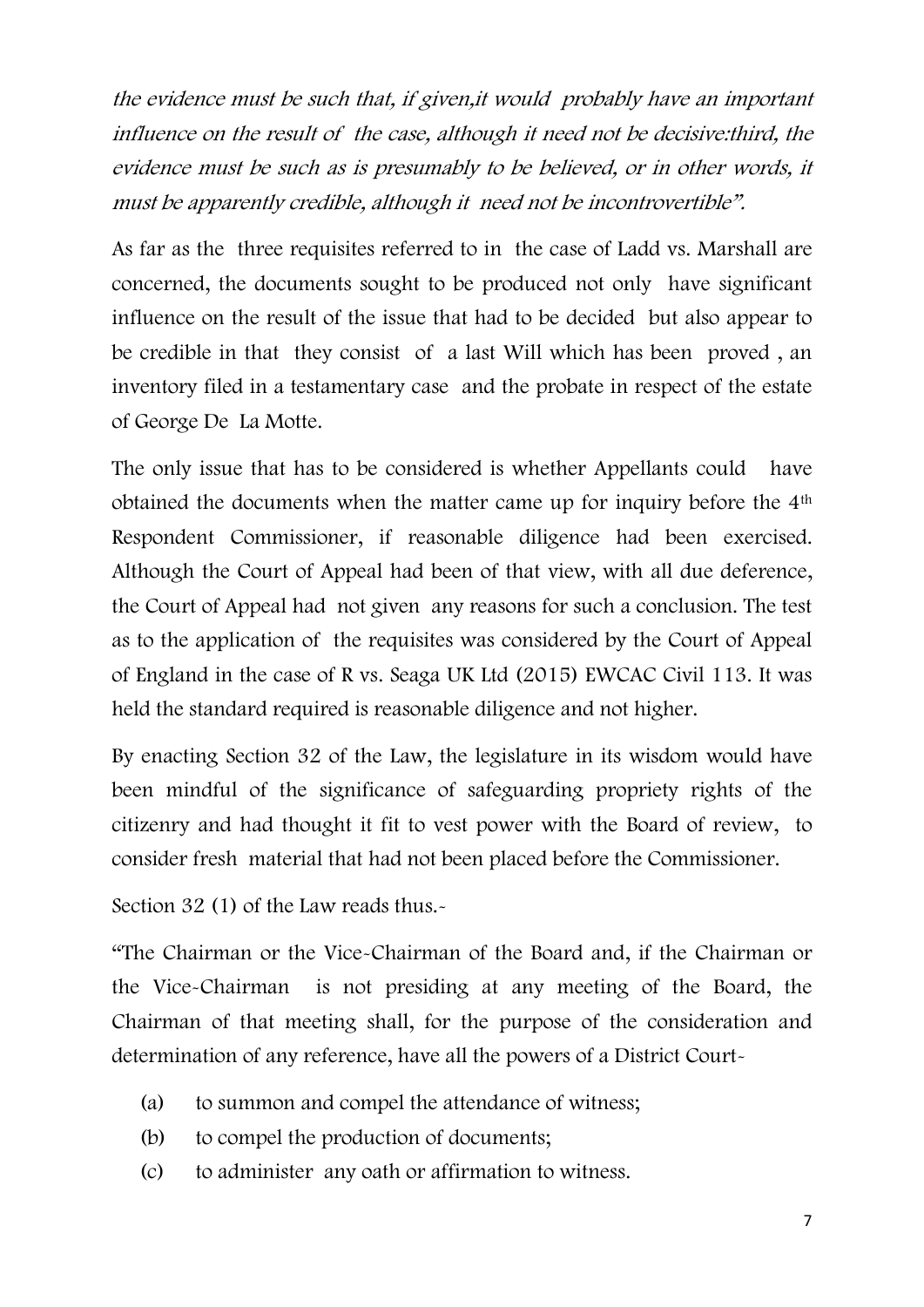The main issue that came up in the Court of Appeal was whether the 5th Respondent had uttered a deliberate falsehood at the inquiry before the 4th Respondent (Commissioner of Housing) to the effect that George the La Motte had only one child, namely Hans Cecil De La Motte on whom the ownership of 22 houses had devolved. The assertion on the part of the 5th Respondent in this respect, in all probability would have influenced 4th Respondent, to come to the findings that were challenged before the Board of Review. It was, to establish that the position taken up by the 5th Respondent was incorrect; that the Appellant sought to produce the documents X1to X3 referred to earlier, before the Board of Review, invoking Section 32 of the Ceiling on Housing Property law.

The gravamen of the complaint is that the Board of Review did not admit or consider the contents of the documents, X1 to X3 which were very material to determine the issues before the Board of Review. It was the contention of the Appellant that, had these documents been considered, the Board of Review would have arrived at a different determination. By virtue of section 39 (2) of the Law, section 32 is applicable to the hearing and determination of any appeal before the Board of Review. Thus, section 32 vests the power with the Board of Review to summon and compel attendance of witnesses and to compel the production of documents.

Hence there is no ambiguity that fresh material that may not have been produced at an inquiry before the Commissioner of Housing by a party, could be placed before the Board of Review.

The Court of Appeal went on to state that "it is an admitted fact that by the docments X1, X2 and X3 the Petitioner attempted to establish the fact that George De La Motte had six children and therefore is not an excess house owner" The Court of Appeal observed that X1,X2 and X3 could have been obtained by the Petitioner if he had exercised reasonable diligence. The Court of Appeal however had not attributed any reason to form sch a view.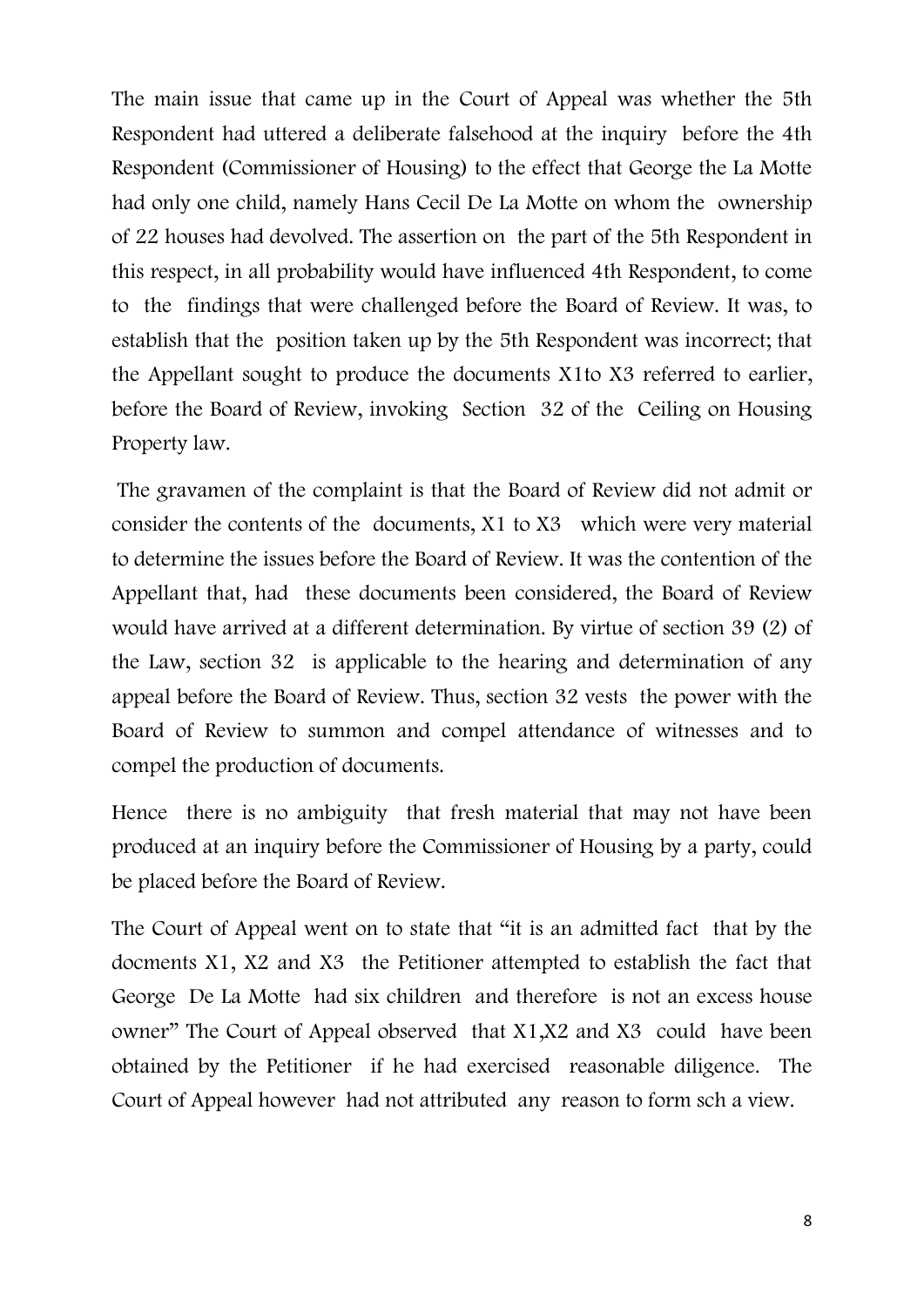Upon analysis of Lord Denning's decision in Ladd Vs. Marshall, I wish to focus on the second and third principles laid down in the case with regard to admission of fresh evidence vis a vis the facts of this case: I am of the view that the document sought to be marked would satisfy the second and third of the Ladd principles. What is left to be decided is whether the Appellant has execised reasonable diligence to trace the impugned documents.

At this point I wish to refer to the reasoning of Lord Denning (in deciding the issue of permitting fresh evidence to be led) At page 748 of the judgment wherein his Lordship expressed the view " if it were proved that the witness had been bribed or coerced into telling a lie at the trial and was now anxious to tell the truth, that would I think be a ground to for a new trial, again if it were proved that the witness made a mistake on a most important matter and wished to correct it and the circumstances were so well explained, that his fresh evidence was presmbly to be believed, then again there would be ground for a new trial".

In the present case, it is apparent that either the 5th Respondent had uttered a falsehood or made a mistake on a most important matter, when he testified before the 4th Respondent to the effect that Hans Cecil De La Motte was the only child of George De La Motte, whereas documents X1, X2, and X3 amply demonstrate that was not the case.

When an application is made to have fresh evidence adduced before any forum which is empowered to receive such evidence, such an application must be determined by applying the priciples referred to. In the instant case the Board of Review failed in its duty to do so. The Court of Appeal does not appear to have applied them either.

In this context I am of the view that the decision of Court of Appeal cannot stand and accordingly I set aside the order of the Court of Appeal dated 13- 09-2012 for the reasons aforesaid. I also make order quashing the order of the Board of Review dated 03-05-2006 and direct the Board of Review to hold a fresh inqiry.